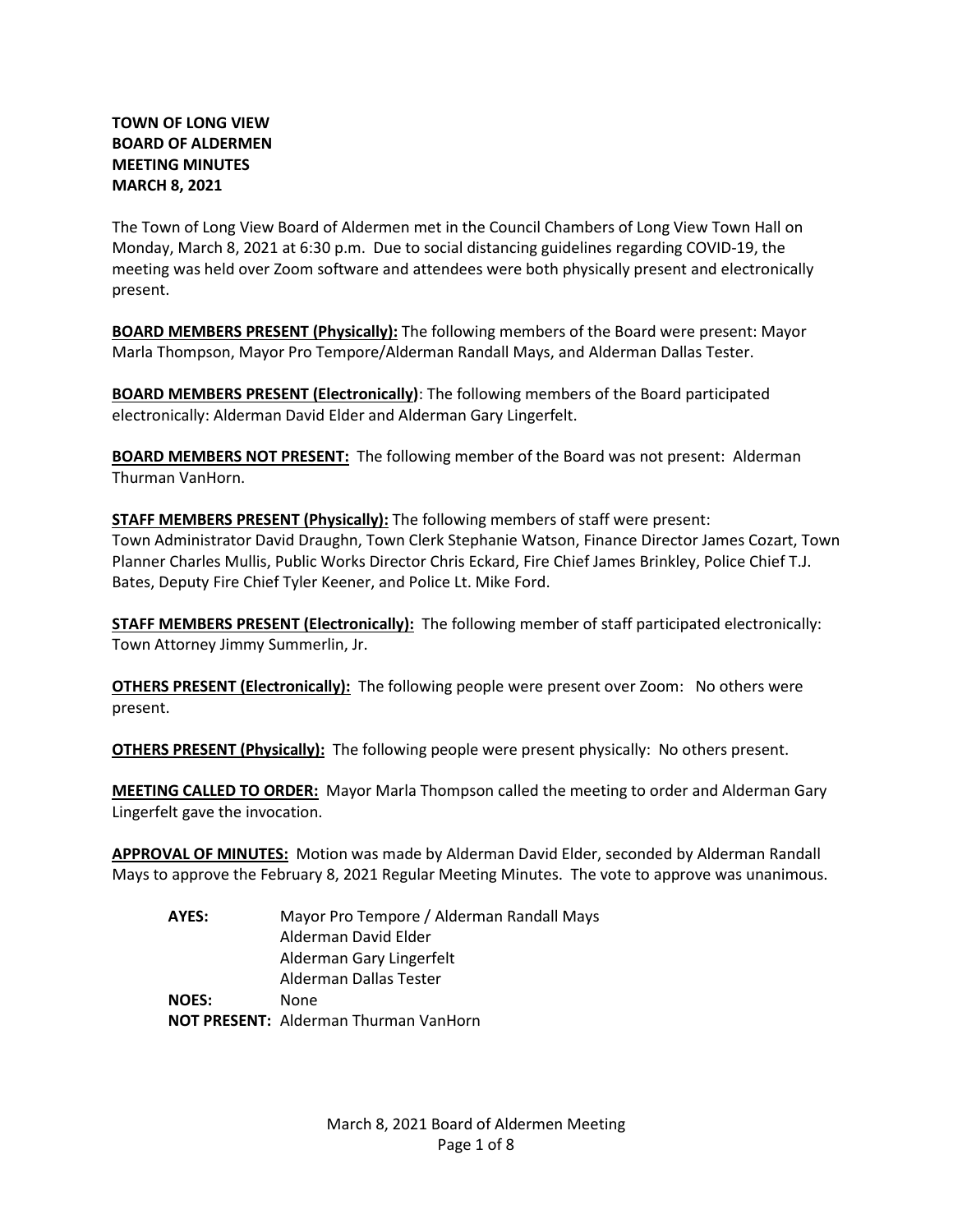# **FINANCE REPORT – FINANCE DIRECTOR JAMES COZART**

#### **General Fund Report**

Finance Director James Cozart informed the Board that in the General Fund at the end of February 28, 2021 with 67% of the budget year complete, revenues totaled \$3,193,065.87.

Expenditures totaled \$2,531,595.32.

Revenues exceeded expenditures by \$661,470.55.

The Town has collected 101% of projected estimates in ad valorem taxes due to the County be so stringent on delinquent taxes. All debt payments have been made for the year including for the new trucks.

### **Utility Fund Report**

In the Utility Fund, revenues totaled \$1,433,019.65.

Expenditures totaled \$1,187,631.06.

Revenues exceeded expenditures by \$245,388.59.

### **Budget Amendment No. 9**

Finance Director James Cozart stated that Budget Amendment No. 9 to Budget Ordinance 02-20- 21 was to amend the General Fund Budget in the Planning Capital Outlay line item by \$31,831.00 and the Fire Department Capital Outlay line item by \$32,171.00. The total being \$64,002.00.

The purpose of Budget Amendment No. 9 was to purchase a 2021 Chevrolet Silverado for each department.

Motion was made by Alderman Randall Mays, seconded by Alderman Dallas Tester to adopt Budget Ordinance Amendment No. 9. The vote to approve was unanimous.

| AYES:        | Mayor Pro Tempore / Alderman Randall Mays    |
|--------------|----------------------------------------------|
|              | Alderman David Elder                         |
|              | Alderman Gary Lingerfelt                     |
|              | Alderman Dallas Tester                       |
| <b>NOES:</b> | None.                                        |
|              | <b>NOT PRESENT: Alderman Thurman VanHorn</b> |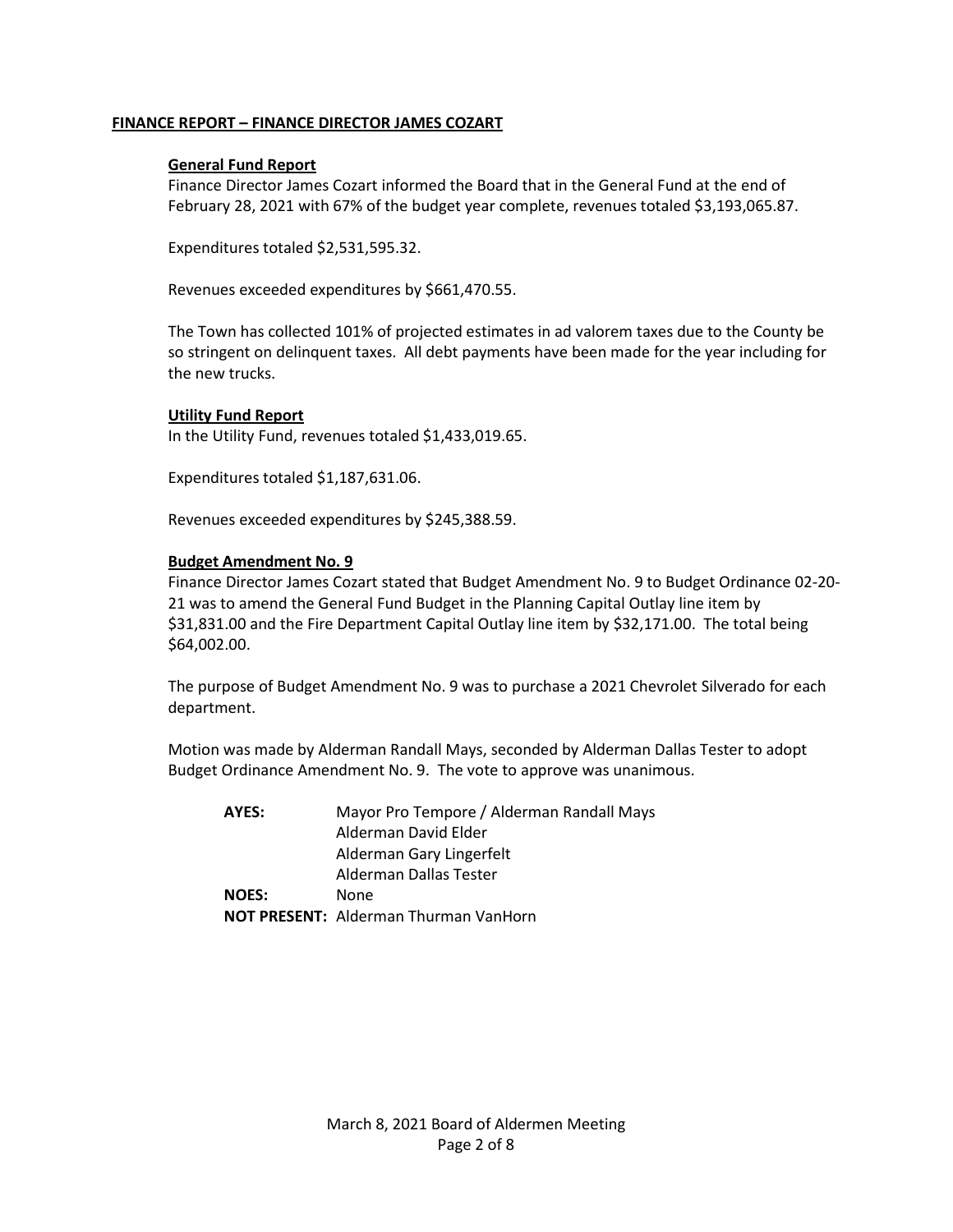#### ORDINANCE NO. 02-20-21 **BUDGET ORDINANCE AMENDMENT NO. 9**

BE IT ORDAINED by the Governing Board of the Town of Long View, that the following Amendment be made to the annual budget ordinance for the fiscal year ending June 30 2021:

Section 1: To amend the General Fund budgeted amounts, the budget will be changed as follows:

|                               | <b>Line Item</b> | Increase    |
|-------------------------------|------------------|-------------|
| Planning Dept. Capital Outlay | 10-490-7400      | \$31,831.00 |
| Fire Dept. Capital Outlay     | 10-530-7400      | \$32,171.00 |

| <b>Line Item</b> |  |
|------------------|--|
|                  |  |
|                  |  |

10-399-0000

Fund Balance

\$64,002.00

**Increase** 

#### PURPOSE FOR AMENDMENT:

To adjust the Planning and Fire departmental budgets for the purchase of a 2021 Chevrolet Silverado for each department.

man Marla Thompsor

Mayor

Attest:

dlan Stephanie C. Watson

Town Clerk

Approved by Board of Aldermen on

March 8, 2021

March 8, 2021 Board of Aldermen Meeting Page 3 of 8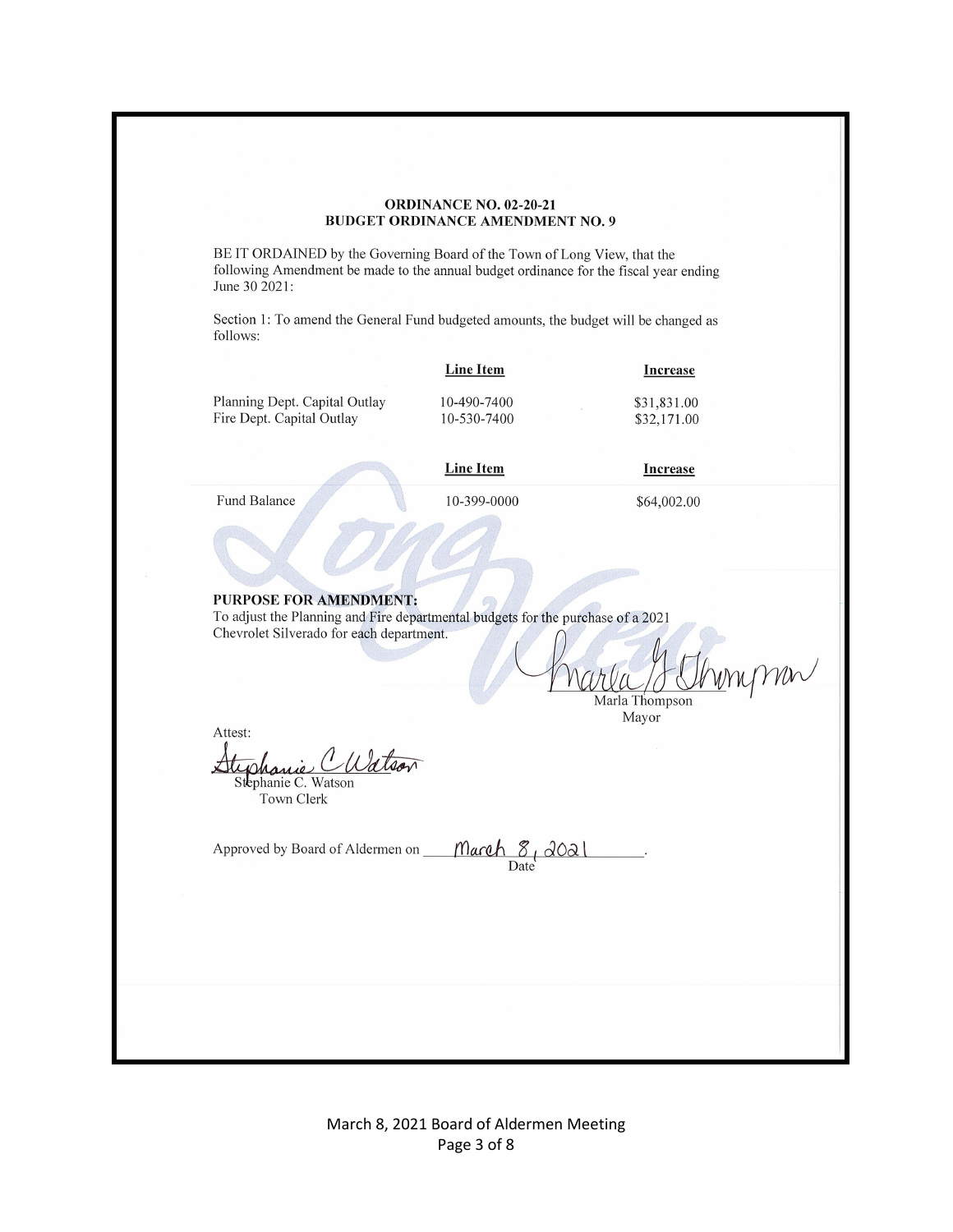### **ADMINISTRATOR'S REPORT – TOWN ADMINISTRATOR DAVID DRAUGHN**

#### **Catawba County CodeRed**

Town Administrator David Draughn informed the Board that the Town has discussed adding one more thing to the new Emergency Operations Center (EOC) setup: a system called CodeRed which is an emergency message notification system. The original plan was to bring the quote to the Budget Retreat because it costs approximately \$4,500 for a town to have a solo contract with CodeRed. Through some research, Town Clerk Stephanie Watson found out that Catawba County already has CodeRed and are partnering up with some of the surrounding towns to provide CodeRed on a per capita basis.

Recently Town Clerk Stephanie Watson, Police Chief T.J. Bates, Fire Chief James Brinkley and Mr. Draughn met with Karyn Yaussey of Catawba County about partnering with the County for CodeRed and the County would love to have the Town involved.

It would cost the Town approximately \$1,031 per year. The Town would have to investigate what database is already available with the current system and also work on building a new database for the Town. This would consist of collecting information from interested parties whether it be a phone number or an email. The Town will be able to send out emergency messages whether it be for fires, police issues, water line breaks, etc. It would be just for emergency purposes only.

With the Board's blessing, the Town will join this program.

Alderman Mays asked if it would be set up where multiple persons will be able to have the service in a house. Ms. Watson explained that she believed it was setup by using individual phone numbers and email.

Mr. Draughn stated that there will be several people at Town that will be able to send out messages as needed. The County did request that the Town keep it for emergency purposes only. Currently several towns are a partnered with Catawba County already including Conover, Newton, and Hickory. He was thrilled that the County was willing to partner with the Town because it will be more cost effective than doing it alone. Getting the original database in place may take some time. The Town will post how citizens can signup for CodeRed notifications on its webpage and Facebook. It may send out flyers or notes in the water bills if needed.

Even though the Town will be partnering with the County, the Town will be able to send out messages to residents of the Town of Long View only if the Town so chooses.

Alderman Mays asked about the County wide database. Mr. Draughn stated that whatever is in the County's database would go out County wide.

Motion was made by Alderman Dallas Tester, seconded by Alderman David Elder to allow the Town to proceed with partnering with Catawba County to get the CodeRed system in place for the Town of Long View. The vote to approve was unanimous.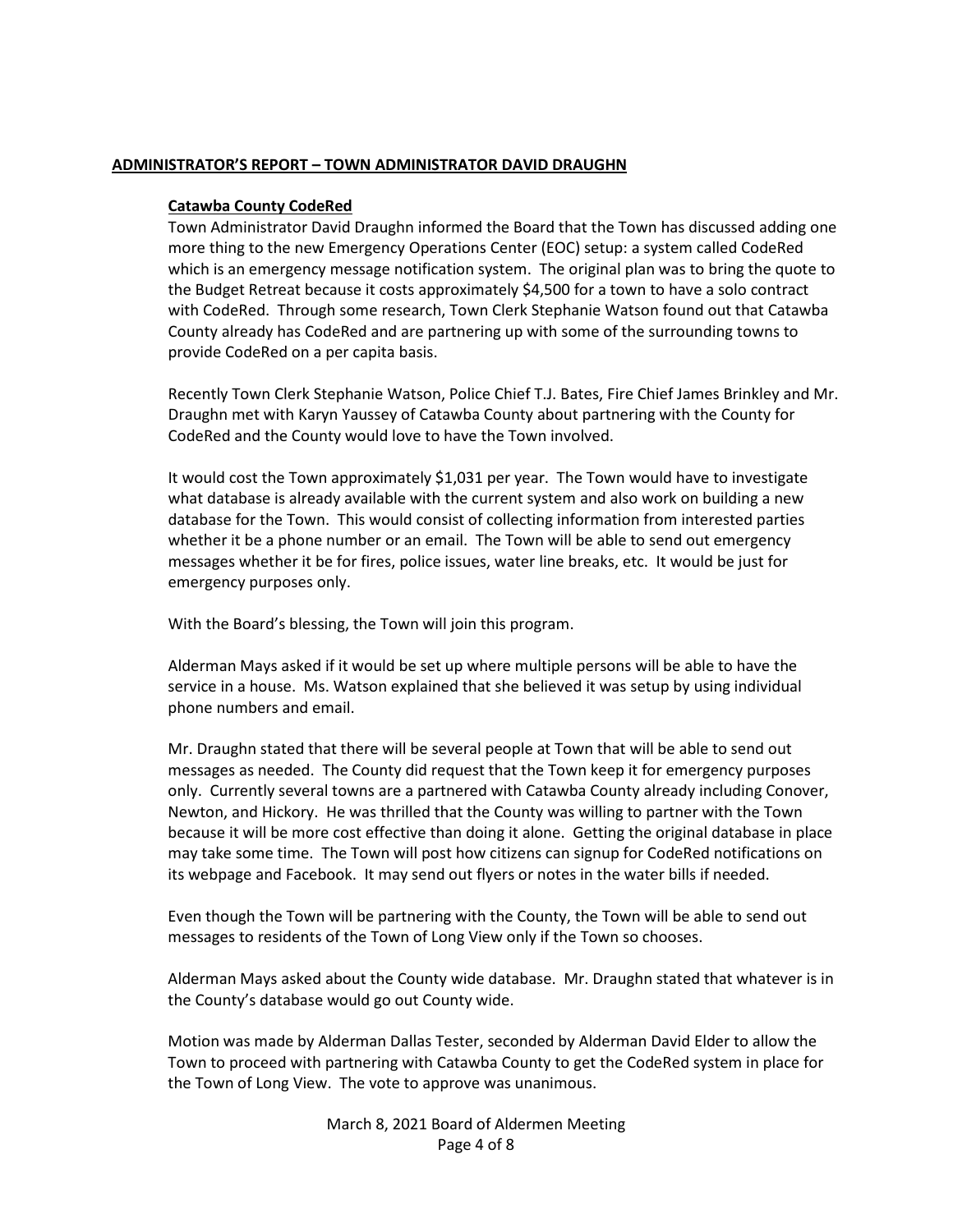**AYES:** Mayor Pro Tempore / Alderman Randall Mays Alderman David Elder Alderman Gary Lingerfelt Alderman Dallas Tester **NOES:** None **NOT PRESENT:** Alderman Thurman VanHorn

### **Reminder of Budget Retreat Date**

Town Administrator David Draughn reminded everyone that the 2021-2022 Budget Retreat will be in the Council Chambers of Town Hall on March 22<sup>nd</sup> at 9:00 a.m.

#### **Recreation Center Requests – COVID Registration and Vaccines**

Town Administrator David Draughn informed the Board that Mayor Thompson was approached by Justin at Long View Drug about the possibility of using the Recreation Center for COVID Vaccination Day if he can get the vaccines.

Fire Chief James Brinkley stated that last week he spoke with Justin in regards to the vaccination clinic. Justin was looking for approval for use of the Recreation Center before he makes the request for the vaccine. He knows of a place that has received the vaccines from the government. Before he makes the request for the vaccine, he wants to make sure he has a place to hold the clinic.

Mr. Draughn stated that he was told that Justin would originally offer the vaccine to his clients which are Long View residents.

Mr. Draughn stated that he did not have a problem with it. The Town would expect that the clinic be run like the County is running it. More than likely, the Town would be around that day to help if needed.

Alderman Mays asked if it would be limited to Long View citizens.

Chief Brinkley stated that it would be limited to whoever signs up for it.

Mr. Draughn stated that the concern is that if Justin orders 100 vaccines and only uses 50, he probably will not be able to get any more.

Alderman Tester asked if it would be a problem of not having enough people. Mr. Draughn stated that he did not know if it would be a problem. He wouldn't think so.

Mayor Thompson stated that Justin would also need it again for the second shot.

Alderman Elder asked if the Town could put something on the sign out front to advertise it. Mr. Draughn stated that the Town would and would also put in on the website and Facebook if needed.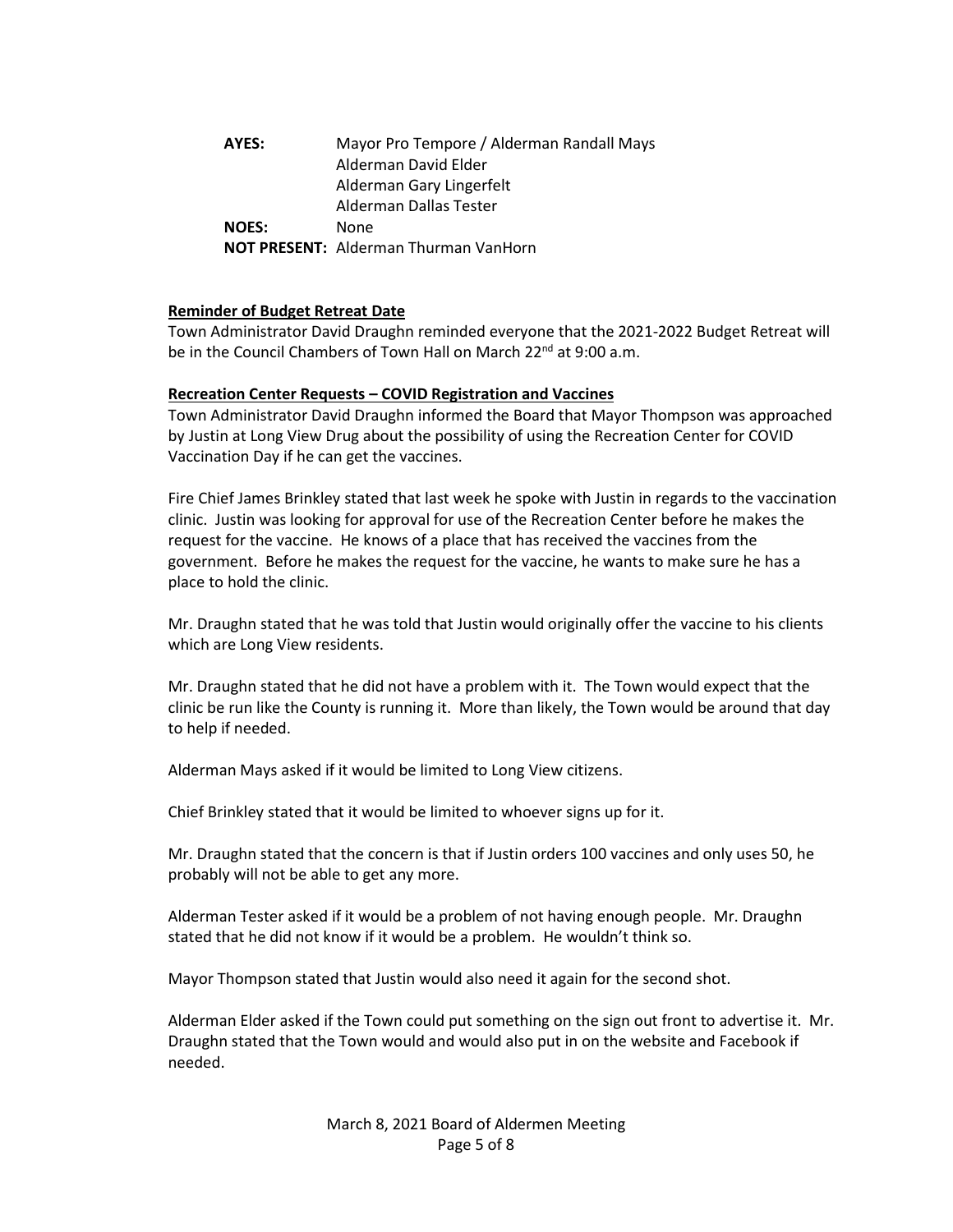Mr. Draughn stated that Catawba County has also reached out to the Town about a COVID registration day.

Town Clerk Stephanie Watson stated that the Catawba County Public Health Department had contacted the Town about setting up a COVID registration center/station at the Recreation Center. They would use some of the Town's tables and chairs and setup in accordance with COVID guidelines. This registration station would be useful for low-income families that do not have internet at their homes. People would come to the Recreation Center and would be signed up for one or two appointments for COVID shots depending on the type. The County did not request a certain day to do this event and requested that the Town do so. They requested the Recreation Center due to the size of the facility and the location. They would not be giving shots at this event, just offering a place to register for shots.

Alderman Mays asked who would be the responsible party for cleaning up. How would the Town sanitize it?

Mr. Draughn stated that the Town would ask the county to clean up after use and the Town would probably help with cleanup.

Mayor Thompson stated that the Town has the sanitation spray that it could use for treating the facility.

Alderman Mays stated that he was all for getting everyone vaccinated that wants to get vaccinated. It is a need.

Chief Brinkley suggested that the Town not put a time on when the building can be used as it may be dependent on when Justin can get the vaccine.

Alderman Mays stated that if Justin were to get more doses at a later date, he should be allowed to use the building for that as well. He will probably need multiple dates anyway due to two of the vaccines requiring two shots.

Chief Brinkley stated that he and Mr. Draughn had spoken to Justin before the Johnson and Johnson shot was available. Not knowing which shot he will get, he may need one day or two days.

Motion was made by Alderman Randall Mays, seconded by Alderman Dallas Tester to allow for the COVID Registration station at the Long View Recreation Center and to allow Justin at Long View Drug to use the Long View Recreation Center as a location to administer the COVID vaccine.

**AYES:** Mayor Pro Tempore / Alderman Randall Mays Alderman David Elder Alderman Gary Lingerfelt Alderman Dallas Tester **NOES:** None **NOT PRESENT:** Alderman Thurman VanHorn

> March 8, 2021 Board of Aldermen Meeting Page 6 of 8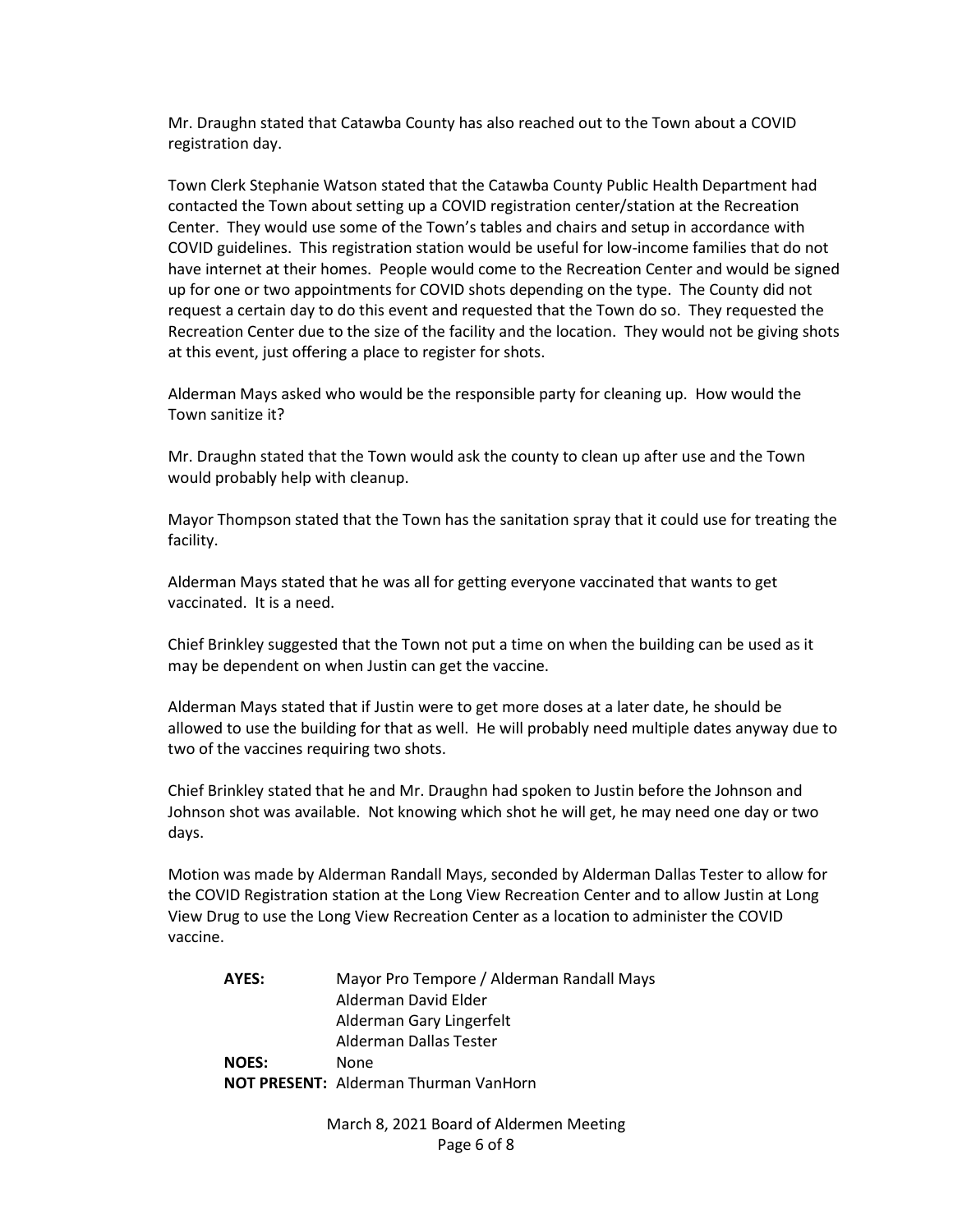# **OTHER BUSINESS & CLOSING COMMENTS BY THE BOARD OF ALDERMEN**

Mayor Marla Thompson stated that daylight savings time would happen on March 14<sup>th</sup>. Be sure to change your clocks.

# **Comments by Alderman David Elder**

Alderman David Elder stated that he had an MRI scheduled on March  $22^{nd}$  in the morning. He did not know when he would finish that appointment. He may have a problem there. He went on to explain his condition.

Mayor Thompson stated that it would be okay if he was a little late.

Alderman Elder stated that he appreciated all the work of the administrators of the Town. He thanked Mr. Draughn.

He is glad to see Mr. Cozart back. His father-in-law was a good man.

# **Comments by Aldermen Gary Lingerfelt**

Alderman Lingerfelt asked that everyone stay safe.

# **Comments by Alderman Dallas Tester**

Alderman Tester stated that he would like to thank his Lord and Savior for the opportunity to serve his constituents and his Town. He thanked all the employees for all that they do. He welcomed Mr. Cozart back.

# **ADJOURNMENT**

Motion was made by Alderman Dallas Tester, seconded by Alderman Gary Lingerfelt to adjourn the meeting at 6:48 p.m. The vote to approve was unanimous.

**AYES:** Mayor Pro Tempore / Alderman Randall Mays Alderman David Elder Alderman Gary Lingerfelt Alderman Dallas Tester **NOES:** None **NOT PRESENT:** Alderman Thurman VanHorn

**Stephanie C. Watson Maria G. Thompson Town Clerk, CMC, NCCMC Mayor Mayor** 

**\_\_\_\_\_\_\_\_\_\_\_\_\_\_\_\_\_\_\_\_\_\_\_\_\_\_\_\_\_\_\_\_\_ \_\_\_\_\_\_\_\_\_\_\_\_\_\_\_\_\_\_\_\_\_\_\_\_\_\_\_\_\_\_\_\_\_\_\_\_**